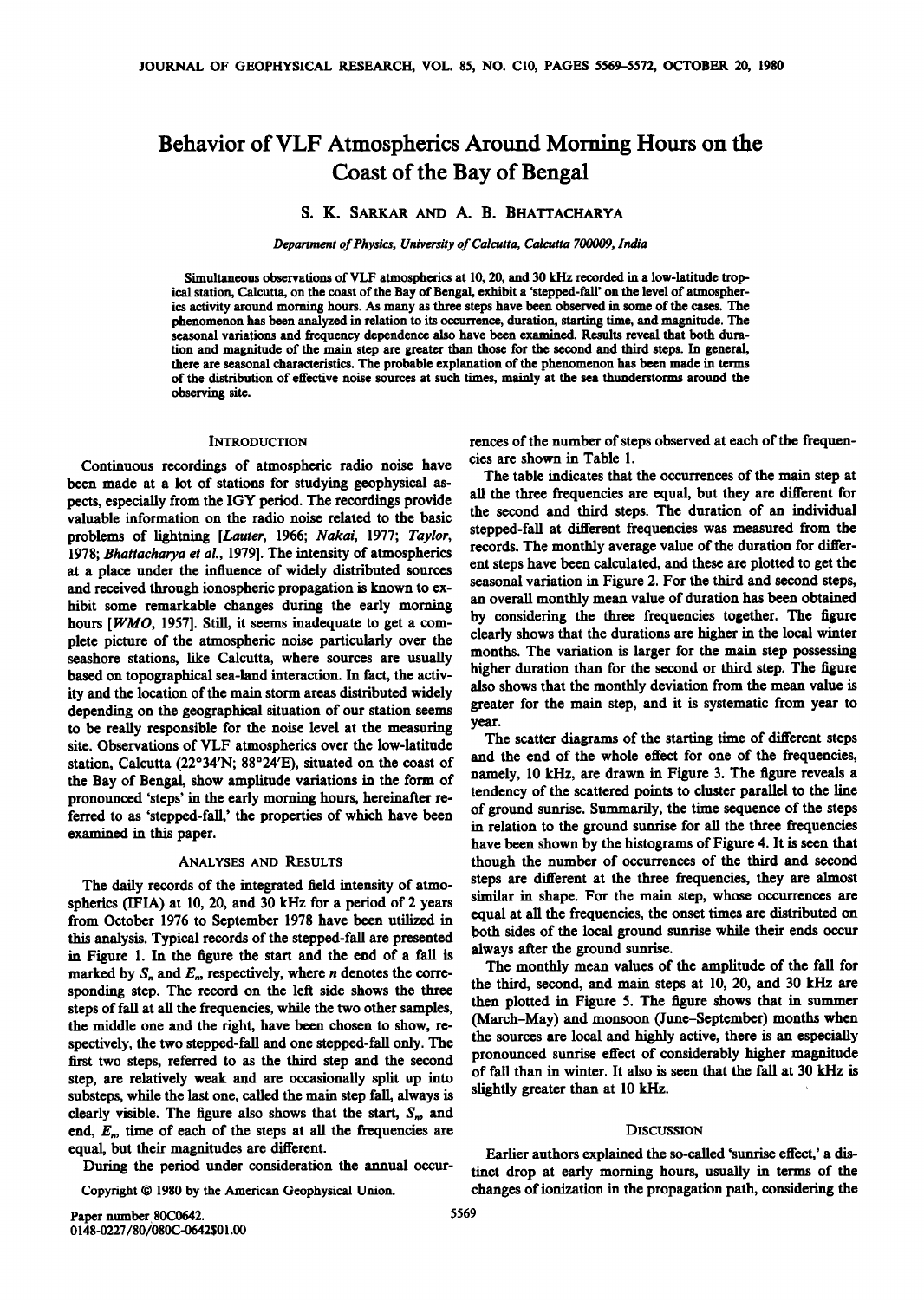

**Fig. 1. Typical records of IFIA showing the stepped structure of the sunrise effect at 10, 20, and 30 kHz; ordinates are in**  decibels above  $1 \mu V/m$ .

**geometry of the east-west section through the station [Thomas and Burgess, 1947]. The attempt to explain in an almost analogous way the stepped structure in the atmospherics level during early morning, as was noted by Chiplonkar and Marwadi [1966], on the western coast of India, appears somewhat obscure and not completely justified. We would like to emphasize the distribution of the noise-generating areas around our observing station to explain the expected and the observed features of stepped-fall of atmospherics over Calcutta.** 

**Calcutta is on the border of the tropics and the temperate zone and also is situated at the coast of the Bay of Bengal and thus is well influenced by the meteorological conditions. The location of major atmospheric sources lie in certain .well-de**fined regions of 'definite meteorological disturbances<sup>2</sup> where **thunderstorms are very frequent [Mason, 1972]. During nighttime, activity of sea thunderstorms increases vigorously with its peak around midnight, while over land the activity becomes very weak at such times [Takeuchi and Nagatani, 1974; \$arkar and Bhattacharya, 1979].** 

**VLF propagation can be modeled by using a quasi-ray path** 

**concept [Berry and Christman, 1965]. It may be assumed that ionospheric reflection occurs for the nighttime ionosphere at 90 km altitudes. A simple calculation using a 30 km ozone screening layer for UV radiation gives the time of ionosphere sunrise at 90 km altitudes to be 31 min prior to ground sunrise. Over a complete year one would expect each of the above-cited source regions to encompass a large geographic**  area most likely extending 5<sup>°</sup>-15<sup>°</sup> longitude. This longitude **spread would equate to a variation in onset times dependent**  upon the number of ionospheric reflections. The 15° upper bound in longitude extent would reduce to 7.5° for a 1 hop path, 3.75° for a 2 hop path, and 2.5° for a 3 hop path. Absorption time onset variations would be 30, 15, and 10 min, re**spectively.** 

**The most probable thunderstorm centers in and around the**  Bay of Bengal with their respective distances and directions **from Calcutta are listed in Table 2.** 

**Considering the sources at different locations we may expect that the first grouping causing the main step would occur**  over a time range of 21 min before to 21 min after GSR with

**TABLE 1. Annual Occurrences of Third Step, Second Step, and Main Step at 10, 20, and 30 kHz** 

| Annual Period,<br>October-<br>September | $10$ kHz             |                |              | 20 kHz               |                       |              | 30 kHz        |                |                     |
|-----------------------------------------|----------------------|----------------|--------------|----------------------|-----------------------|--------------|---------------|----------------|---------------------|
|                                         | <b>Third</b><br>Step | Second<br>Step | Main<br>Step | <b>Third</b><br>Step | Second<br><b>Step</b> | Main<br>Step | Third<br>Step | Second<br>Step | Main<br><b>Step</b> |
| 1976-1977<br>1977–1978                  | 102<br>106           | 154<br>148     | 310<br>316   | 80<br>89             | 124<br>127            | 310<br>316   | 78<br>83      | 115<br>114     | 310<br>316          |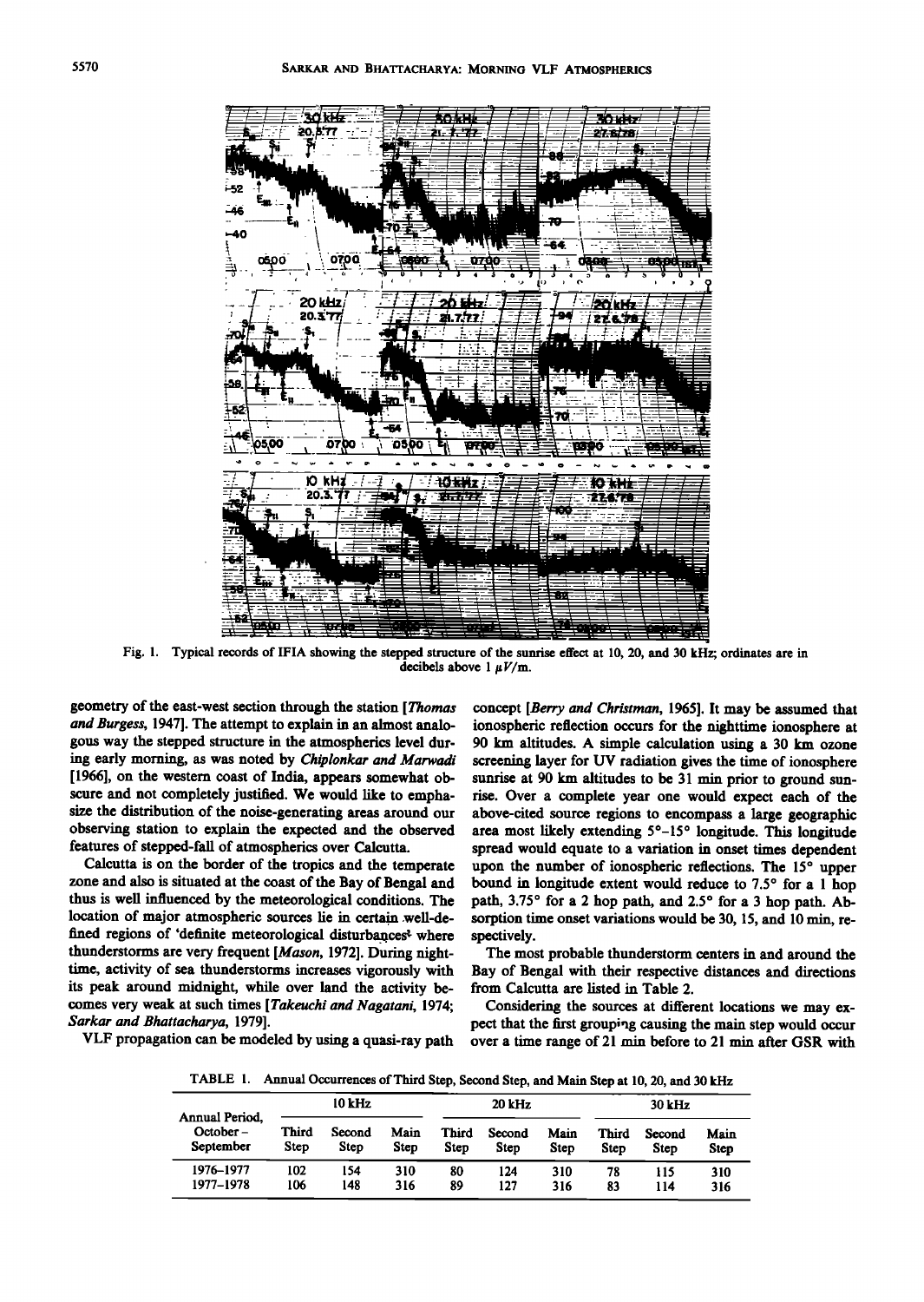

**Fig. 2. Seasonal variation of the monthly average durations of the third, second, and main steps.** 

**the spread being from 30 min for Ceylon sources to 10 min for the west sources, such as La Reunion and Zanzibar; the sec**ond grouping would occur about 51 min prior to GSR and have an onset spread from 15 to 30 min from the sources of **Bangkok, Singapore, and Rangoon; the third grouping would occur from far distance sources approximately 83 min prior to GSR, having a spread of 10 min. An examination of our observed results (Figure 4), in fact, agrees well with that expected from the above consideration of geographically distributed storm centers.** 

**Because the location of the effective sources are distributed at different distances from the recording station, they are expected to switch off one after another by sunlight. Therefore, it appears that the steps are produced by the successive elimination of the effective sources caused by the continually increasing D layer absorption of waves on their two-way path through the newly formed part of the D layer. Around sunrise the local noise-generating thunderstorm activity surrounding the observation site is minimum; thus a strong propagation loss appears to be the cause of the large magnitude of the mainfaU.** 

**The day-to-day occurrence or season-to-season variation of** 



**Fig. 4. Histograms of the time difference between local GSR and the start or end of sunrise fall.** 

**the stepped-fall is mostly due to the variation in the number and the location of the sources of atmospherics. In the winter months, as the local sources are weaker, distant sources have a considerable influence on the records. Actually, in this season the strong storm centers have been shifted toward south on the Tropic of Capricorn with a wider lateral extent. Because of this the durations of the fall during the local winter season are higher than in summer when the steps caused by the distant sources tend to be masked by the stronger nearer sources [Sarkar et al., 1980].** 

**From the discussion made above the stepped-fall in VLF atmospherics observed over the tropical station, Calcutta, ap-**



**Fig. 3. Scatter diagrams of the time of start of each step and the time of end of the sunrise fall against the day observed at 10 kHz.**